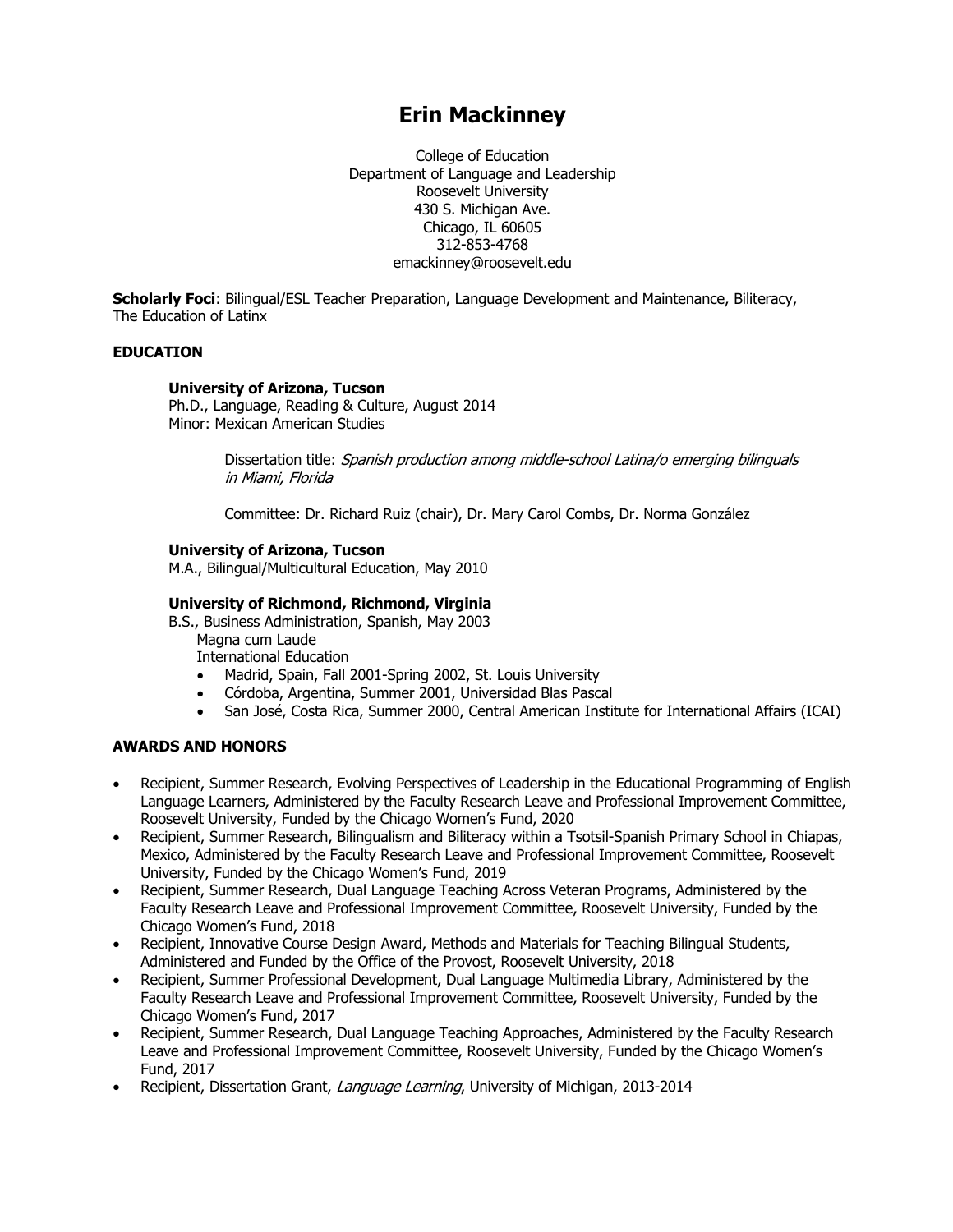- Recipient, Foreign Language and Area Studies (FLAS) Summer Fellowship, Tsotsil, Administered by the Department of Latin American Studies, University of Arizona, Funded by the U.S. Department of Education, 2011-2012
- Recipient, Tinker Summer Field Research Fellowship, Administered by the Department of Latin American Studies, University of Arizona, Funded by the Tinker Foundation, 2010-2011
- Recipient, Hispanic Alumni Scholarship, University of Arizona, 2010-2011, 2009-2010

## **TEACHING AND PROFESSIONAL EXPERIENCE**

#### **Associate Professor of Bilingual/ESL Education, August 2014-Present**

Department of Language and Leadership Roosevelt University, Chicago, Illinois

## **Courses (Undergraduate, Graduate)**

Foundations of Bilingual and ESL Education, 2017, 2016, 2015 (U) Methods and Materials for Teaching English as a Second Language, 2020, 2019, 2018 (U), 2017 (U), 2016 (U,G), 2015 (U) 2014 (U,G) Assessment of Bilingual Students, 2017 (U,G), 2016 (U), 2015 (U) Methods and Materials for Teaching Bilingual Students, 2021, 2020, 2019 (U,G), 2018 (U), 2017 (U), 2016 (U), 2015 (U) Linguistics for ESL Teachers, 2020, 2019, 2018, 2017, 2016, 2015 (U) Language and Culture in Education, 2021, 2020, 2019, 2015 (U) Foundations of Bilingual and Dual Language Education, 2021, 2020, 2019 (G) Academic Language Development Across Content Areas, 2018, 2017 (G) Critical Issues and Inquiry in Bilingual and Dual Language Education, 2017 (G) Educators Learning Community: First Year Experience, 2016 (U)

#### **Instructor, Intensive Summer Session, June-July 2013**

**Instructor, January-May 2012**

Foundations of Structured English Immersion Language, Reading & Culture Program University of Arizona, Tucson

#### **Instructor, January-May, 2013**

Structured English Immersion Methods Language, Reading & Culture Program University of Arizona, Tucson

## **Visiting Teacher, August 2012-June 2013**

Coral Way Bilingual K-8 Center, Miami, Florida

## **Spanish Teacher, September 2009-May 2012**

Khalsa Montessori Middle School, Tucson, Arizona

### **Project Manager, July 2005-January 2009**

Towers Watson - Human Resources Consulting, Walnut Creek, California Major Accounts: McKesson, REI, Trader Joe's

#### **Educational Technology Coordinator, February 2004-March 2005**

AmeriCorps\*VISTA – one-year national service program Firebaugh Computer Learning Center, Firebaugh, California

## **Spanish Teaching Assistant, August 2002-May 2003**

University of Richmond, Richmond, Virginia

## **PUBLICATIONS**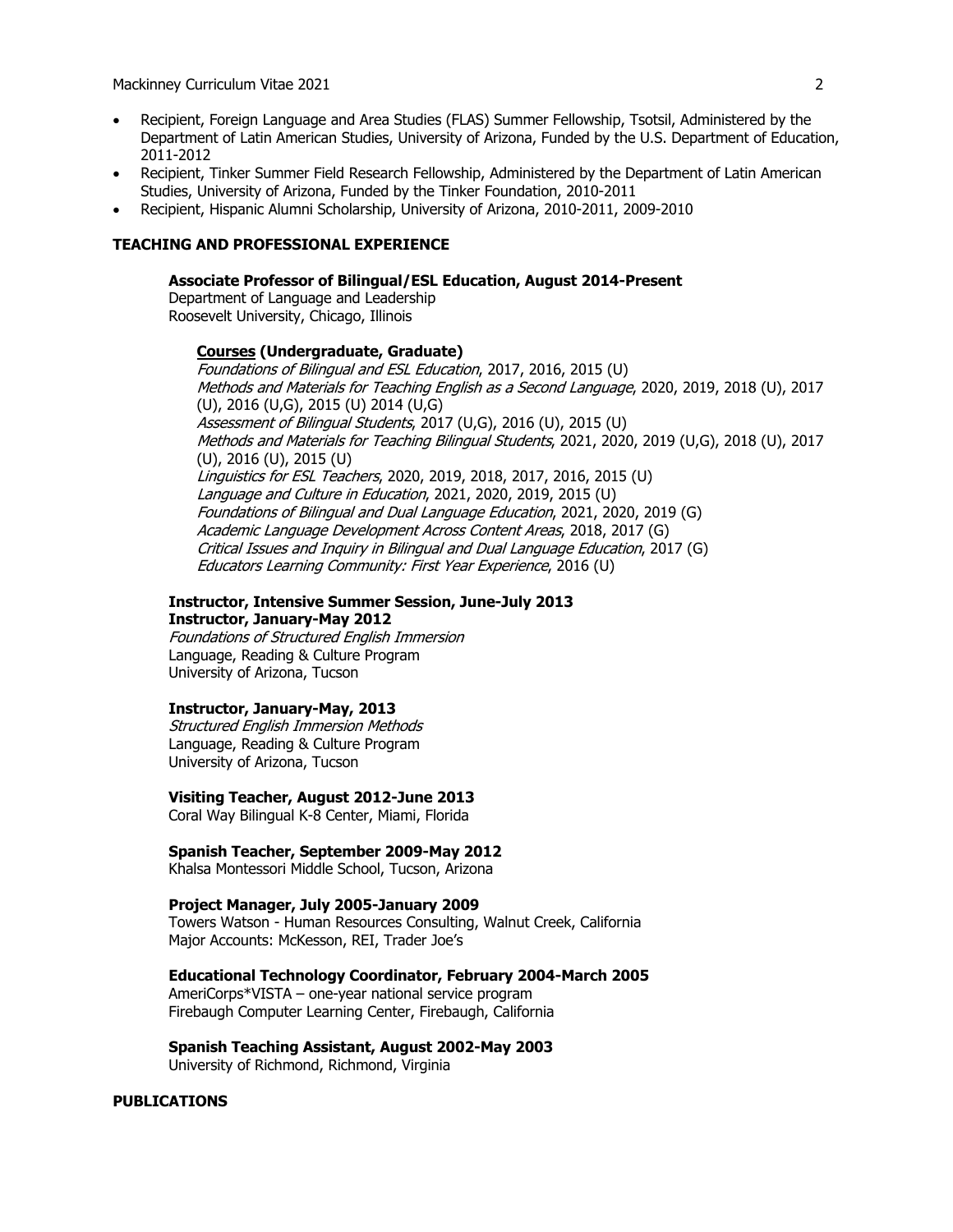# **Books**

Álvarez, J., Amanti, C., Keyl, S., and Mackinney, E. (Eds.). (2016). *Critical views on teaching and learning English* around the globe: Qualitative research approaches. Charlotte, NC: Information Age Publishing.

## Invited Articles and Chapters

- Lavigne, A. L., Mackinney, E., & Oberg De La Garza, T. (in press). Bilingual education in the United States. In D. Fisher (Ed.), *Encyclopedia of education*. New York: Routledge.
- Mackinney, E. (2016). Language ideologies and bilingual realities: The case of Coral Way. In N. Hornberger (Ed.), Honoring Richard Ruiz and his work on language planning and bilingual education. Bristol, UK: Multilingual Matters.

#### **Chapters**

Mackinney, E. (2016). 'I translate everything in my head': Maintaining bilingualism in a U.S. middle school. In J. Álvarez, C. Amanti, S. Keyl, & E. Mackinney (Eds.), Critical views on teaching and learning English around the globe: Qualitative research approaches (pp. 37-52). Charlotte, NC: Information Age Publishing.

#### Refereed Journal Articles

- Oberg De La Garza, T., & Mackinney, E. (2018). Teaching English in the United States: Looking back and moving forward towards a brighter future. Studies in English Language Teaching, 6(2), 86-96.
- Mackinney, E. (2017). More than a name: Spanish-speaking youth articulating bilingual identities. Bilingual Research Journal, 40(3), 274-288.
- Oberg De La Garza, T., Mackinney, E., & Lavigne, A. L. (2015). Dual language instruction and achievement: A need and a void in the Midwest. Mid-Western Educational Researcher, 27(4), 363-382.
- Mackinney, E., & Rios-Aguilar, C. (2012). Negotiating between restrictive language policies and complex teaching conditions: A case study of Arizona's teachers of English learners. Bilingual Research Journal, 35(3), 350-367.

#### Other Publications

- Mackinney, E., Oberg De La Garza, T., & Lavigne, A. L. (Fall 2017). Introducing Roosevelt University's Dual Language Teacher Leadership Masters Program. Soleado, 15.
- Mackinney, E. (2009). Review of the adolescent novel Waiting for Normal. Worlds of Words. Retrieved from http://wowlit.org/on-line-publications/review/reviewii1/11/
- Carrillo, R. and Mackinney, E. (2009). Review of the film El Alambrista (The Wireman). Aztlán: A Journal of Chicano Studies, 34(2), 225-229.

# **GRANTS**

Department of Education - Office of English Language Acquisition. "Illinois Dual Language Teacher Leadership Project." \$2.4 million. College of Education, Roosevelt University, 2017-2022. (Mackinney, E., Principal Investigator).

#### **SCHOLARLY PRESENTATIONS**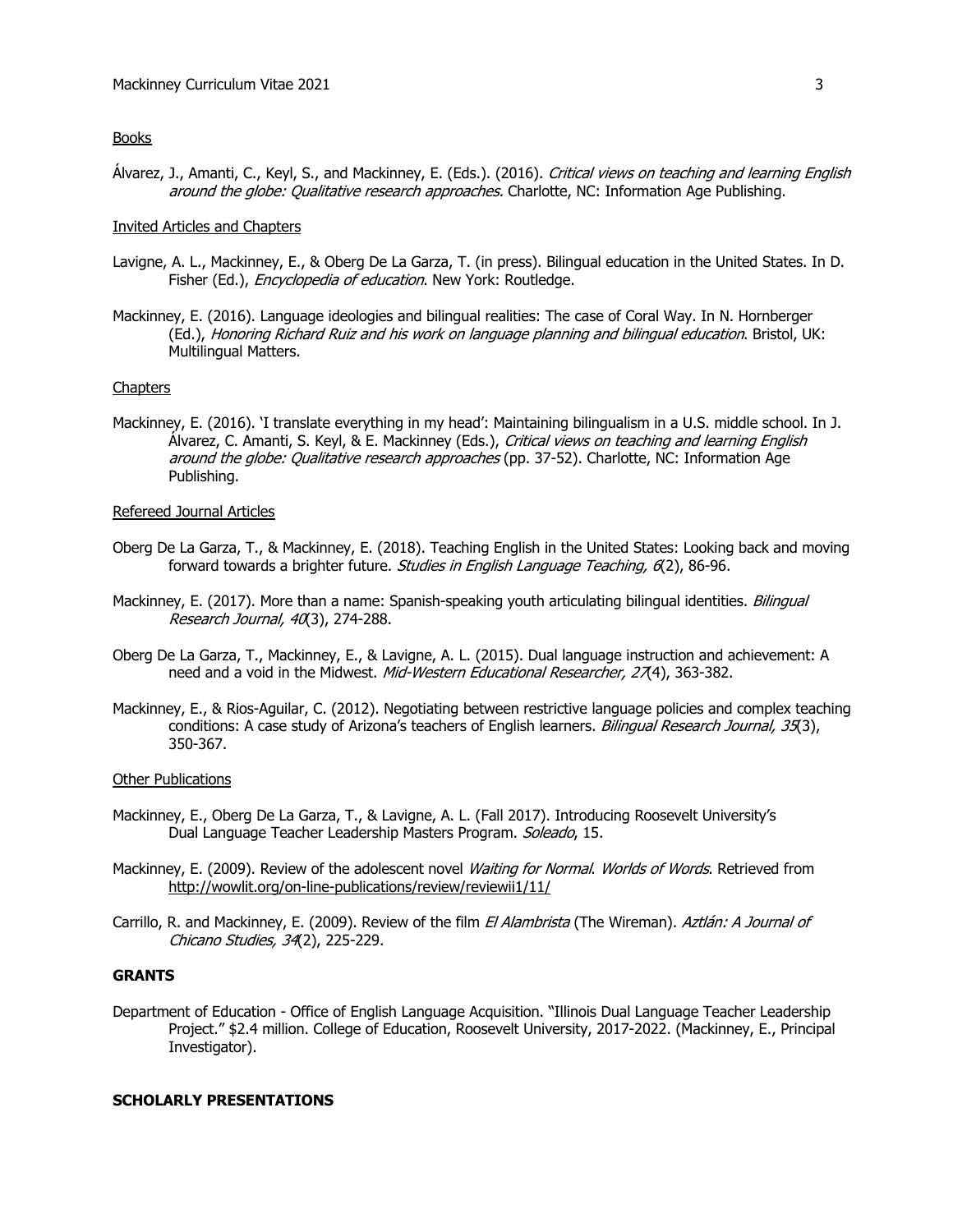#### Invited Presentations

- Mackinney, E. & Peña, R. (2019, December). Dual Language Education: What Do Educators Think? 43<sup>rd</sup> Annual Statewide Conference for Teachers Serving Linguistically and Culturally Diverse Students, Oak Brook Hills, Illinois.
- Mackinney, E., Gonzalez, M., & Peña, R. (2018, December). Dual Language Teaching Approaches: A Multiple-Case Study. 42<sup>nd</sup> Annual Statewide Conference for Teachers Serving Linguistically and Culturally Diverse Students, Oak Brook Hills, Illinois.
- Mackinney, E., Cupp, D., & Rodriguez, M. (2017, December). Transitioning to a dual language school.  $41<sup>st</sup>$ Annual Statewide Conference for Teachers Serving Linguistically and Culturally Diverse Students, Oak Brook Hills, Illinois.
- Mackinney, E. (2020, February; 2018, April, October; 2017, March, November). Plyler vs. Doe and Proposition 187: The rights of undocumented students. Guest Lecture, *Immigration Today* (undergraduate seminar given by Dr. Priscilla Archibald), Roosevelt University, Chicago, Illinois.
- Mackinney, E., Oberg De La Garza, T., & Lavigne, A. (2017, March). Addressing critical needs of the dual language classroom. Capstone Literacy Classic, Schaumburg, Illinois.
- Mackinney, E. (2016, December). Integrating multicultural children's literature in linguistically and culturally diverse classrooms. 40<sup>th</sup> Annual Statewide Conference for Teachers Serving Linguistically and Culturally Diverse Students, Oak Brook Hills, Illinois.
- Mackinney, E. (2016, October). "Everything in Spanish goes through my head and then comes out in English": Metalinguistic awareness among bilingual youth. Presented on a panel entitled Teaching and Learning English Around the Globe: Critical Perspectives. 51<sup>st</sup> Annual Asociación Colombiana de Profesores de Inglés (ASOCOPI) Conference, Bogotá, Colombia.
- Lavigne, A., Mackinney, E., & Oberg De La Garza, T. (2015, December). The expansion of dual language programming in Illinois. 39<sup>th</sup> Annual Statewide Conference for Teachers Serving Linguistically and Culturally Diverse Students, Oak Brook Hills, Illinois.

#### Submitted Presentations

- Mackinney, E., LaRue, K., & Gomez, N. (2021, March). It takes a village: The vital role of teacher leaders. Honoring the Past, Treasuring the Present, Shaping the Future. 50<sup>th</sup> Annual Bilingual/Multilingual Education Conference (NABE), Virtual.
- Mackinney, E. & Dahlke, K. (2020, October). Illinois Dual Language Teacher Leadership Project. Poster session for Celebrating English Learners: Teach, Reach, Inspire. Annual Directors Meeting of the Office of English Language Acquisition, Virtual.
- Mackinney, E. (2019, April). Translanguaging as a practice of power within middle-school mathematics class. Presented on a panel entitled Translanguaging and Mathematics: Recognizing and Capitalizing on the Brilliance of Bilingual Children. Panel session for Leveraging Education Research in a "Post-Truth" Era: Multimodal Narratives to Democratize Evidence. Annual Meeting of the American Educational Research Association, Toronto, Canada.
- Mackinney, E. & Peña, R. (2019, March). Dual language teaching across veteran programs. *Imagine, Inspire*, Ignite – Multilingualism for All. 44<sup>th</sup> Annual California Association for Bilingual Education Conference, Long Beach, California.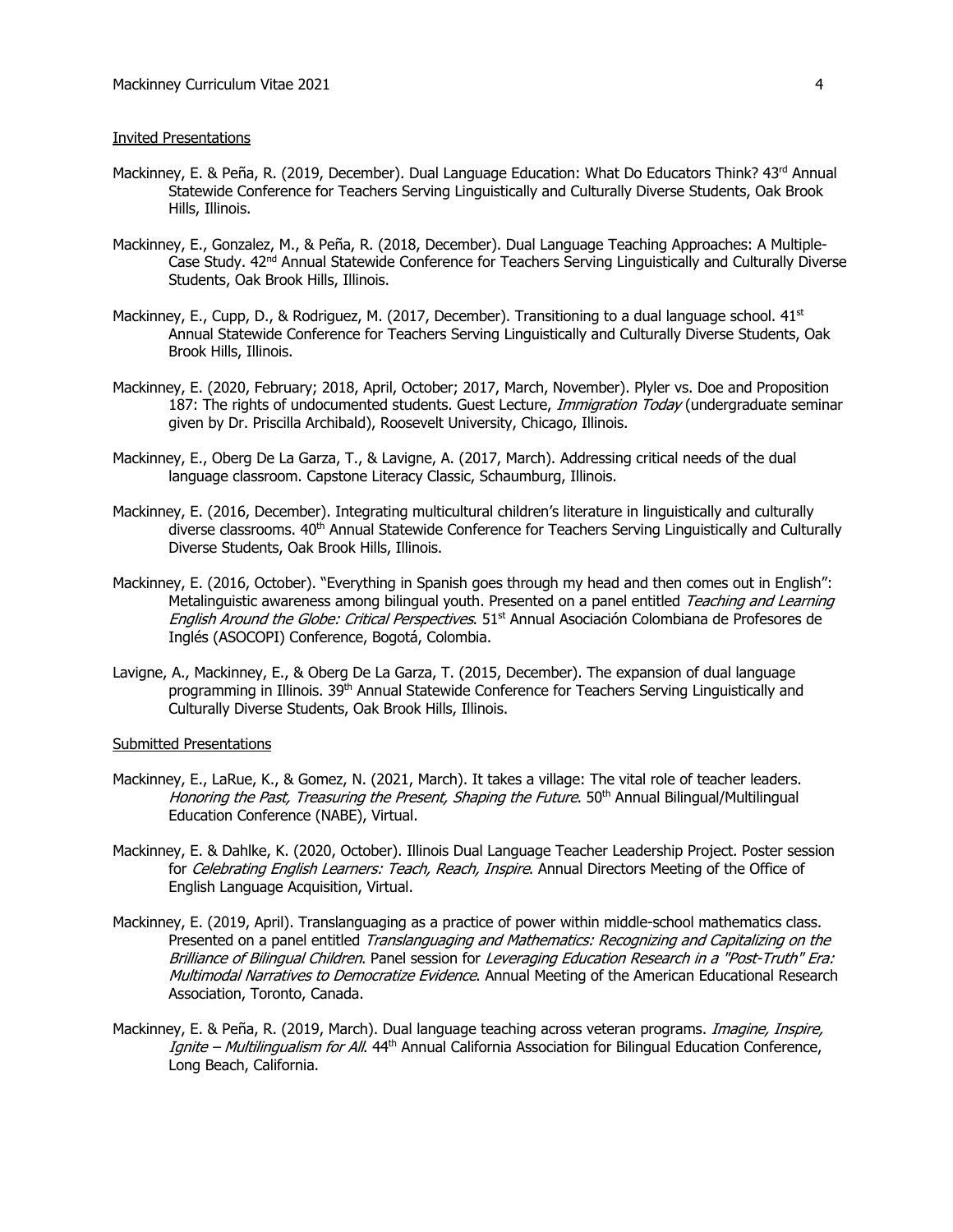- Mackinney, E., Cupp, D., & Rodriguez, M. (2017, November). Transitioning to a dual language school. *Honoring* the Past, Shaping the Present, Inspiring the Future. 22<sup>nd</sup> Annual La Cosecha Dual Language Conference, Albuquerque, New Mexico.
- Mackinney, E. (2016, November). "Wait. I'm translating": Latina/o youth reflecting on their own bilingualism. Evidence, Accident, Discovery. Annual Meeting of the American Anthropological Association, Minneapolis, Minnesota.
- Mackinney, E. (2016, November). Incorporating multicultural children's literature in the dual language classroom. Embracing our Roots. 21<sup>st</sup> Annual La Cosecha Dual Language Conference, Santa Fe, New Mexico.
- Mackinney, E. (2016, April). "I translate everything in my head": Maintaining bilingualism in a U.S. middle school. Beyond Borders. TESOL International Convention, Baltimore, Maryland.
- Oberg De La Garza, T., Mackinney, E., & Lavigne, A. (2015, November). Developing dual language programs for educators. From the Classroom to the World. 20<sup>th</sup> Annual La Cosecha Dual Language Conference, Albuquerque, New Mexico.
- Oberg De La Garza, T., Mackinney, E., & Lavigne, A. (2015, October). Existing and emerging dual language programs in Illinois. Perspectives, Practices, and Leadership in Global Education. Annual Meeting of the Mid-Western Educational Research Association, Evanston, Illinois.
- Mackinney, E., Lavigne, A., & Oberg De La Garza, T. (2015, October). Towards a bilingual Illinois: Dual language program development. Pathways to an Affordable College Education. 13<sup>th</sup> Annual Focus on Illinois Education Research Symposium, Lisle, Illinois.
- Mackinney, E. (2015, June). Spanish writing for Spanish speakers: The need for community-based literacy. Critical Language Studies: Focusing on Community. 8<sup>th</sup> Biennial International Society for Language Studies Conference, Albuquerque, New Mexico.
- Mackinney, E. (2014, April). Spanish for Spanish-speakers: Writing opportunities among middle-school students in Miami, Florida. Poster presentation for The Power of Education Research for Innovation in Practice and Policy. Annual Meeting of the American Educational Research Association, Philadelphia, Pennsylvania.
- Mackinney, E. (2014, February). "It's how we get along"—Translanguaging in middle-school mathematics class. Sailing into the 21<sup>st</sup> Century: Multiple Languages, Multiple Paths, Lifelong Advantages. 43<sup>rd</sup> Annual Bilingual/Multilingual Education Conference (NABE), San Diego, California.
- Mackinney, E. (2013, November). Spanish production among middle-school Latina/o emerging bilinguals in Miami, Florida. Future Publics, Current Engagements. Annual Meeting of the American Anthropological Association, Chicago, Illinois.
- Mackinney, E. (2012, November). Stories from the highlands: Biliteracy among Tsotsil-speaking students in Chiapas, Mexico. *Borders and Crossings.* Annual Meeting of the American Anthropological Association, San Francisco, California.
- Mackinney, E. (2012, May). Agency and project-based learning among indigenous students in Mexico. Guest Lecture (in Spanish), Project SEED/Proyecto Semilla, University of Arizona, Tucson.
- Mackinney, E. (2012, April). School administrators' perspectives on the benefits and challenges of implementing restrictive language policies: The case of English learners in Arizona. Poster presentation for Non Satis Scire: To Know Is Not Enough. Annual Meeting of the American Educational Research Association, Vancouver, Canada.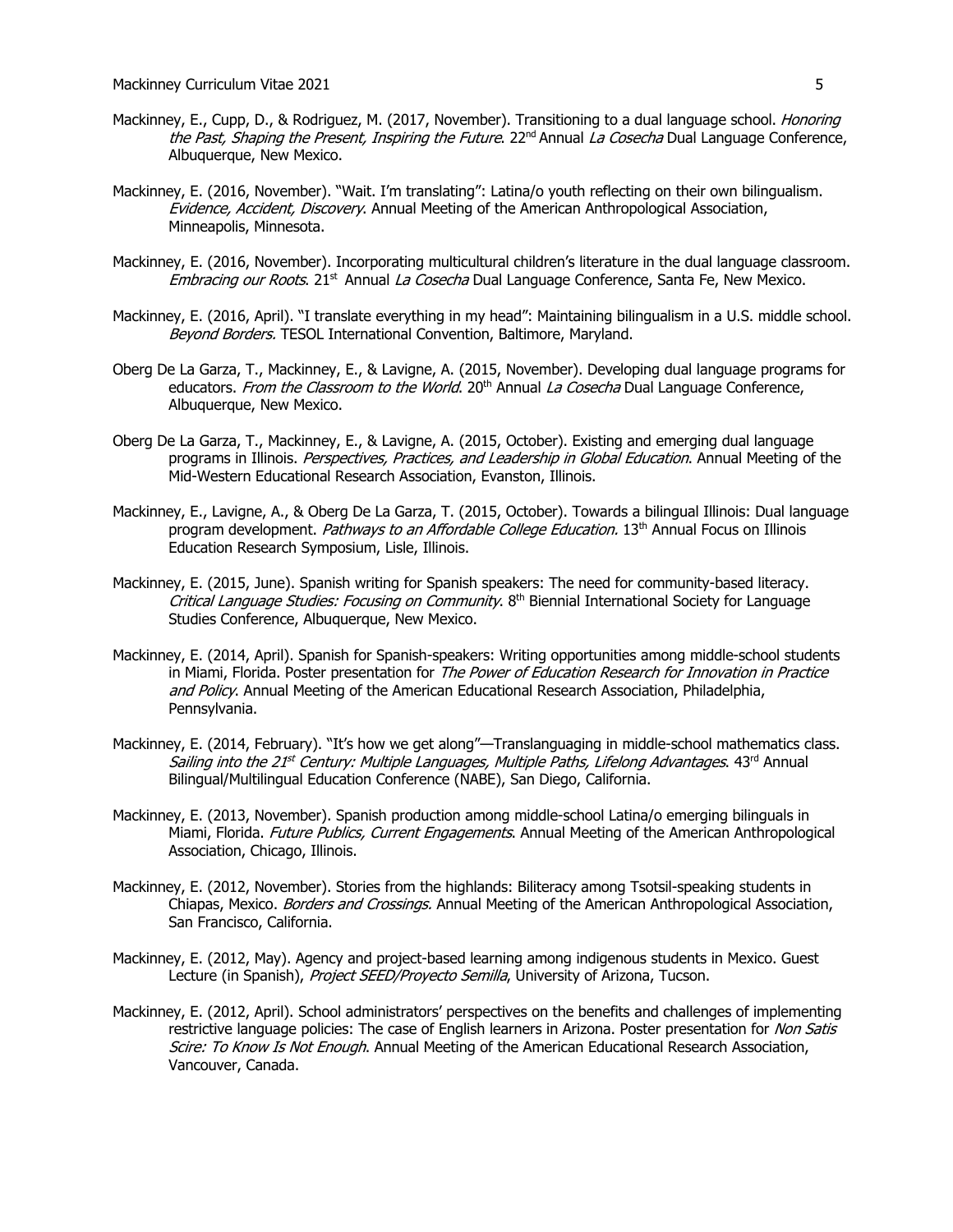- Mackinney, E. (2012, March). The stories project: Biliteracy among Tsotsil-speaking students in Chiapas, Mexico. 2<sup>nd</sup> Annual Arizona Anthropology and Education Exchange, Arizona State University, Tempe.
- Mackinney, E. & Bacon, H. (2012, January). Standard English and its variants: Transformative discourses of pre-service teachers. 10th Annual Hawaii International Conference on Education, Honolulu.
- Mackinney, E. (2010, December). Presented on a panel entitled *Forbidden Curriculum*. Combating Hate, Censorship & Forbidden Curricula Conference, University of Arizona, Tucson.
- Mackinney, E. (2009, March). Presented on panel for book discussion of 2009 Schneider Family, Sydney Taylor, and Coretta Scott King Awards. Bridging Cultures~Crossing Borders: 17th Annual Conference on Literature and Literacy for Children and Adolescents, University of Arizona, Tucson.

# **LEADERSHIP AND CONSULTING**

- Principal Investigator, Illinois Dual Language Teacher Leadership Project, Roosevelt University, 2017 present
- Director, Madrid Science and Technology Teachers Summer Program, Roosevelt University, 2017, 2016, 2015
- Chair, Dual Language Symposium, Roosevelt University, 2019 present
- Consultant, Funds of Knowledge Teacher Inquiry Community, Wood Dale School District, 2018-2019
- Consultant, Dual language program, Hurley Elementary, Chicago Public Schools, 2016

# **SERVICE AND OUTREACH**

National

- Bilingual Research Journal, reviewer, 2014 present
- Journal of Latinos and Education, reviewer, 2016 present
- Language, Culture and Curriculum, 2020 present
- National Association for Bilingual Education Annual Conference, abstract reviewer, 2013 present
- Council on Anthropology and Education, American Anthropological Association Annual Meeting, abstract reviewer, 2016
- University of Richmond Alumni Recruitment Committee, representative, 2003 present
- The Young Center for Immigrant Children's Rights, child advocate, 2017 present

Roosevelt University

- Senate Representative, 2016 2018
- Institutional Review Board, 2017 present
- Faculty Research and Professional Improvement Leave Committee, 2019 present
- Hispanic Serving Institution Working Group, 2021 present
- College of Education
	- College Council Secretary, 2016 2020
	- Dual Language Education Committee, 2014 present
	- New Deal Teacher Academy, 2015 present
	- Curriculum and Assessment Committee, 2020 present

Professional Service

- ScholarshipsA-Z, co-founder
- International School for Peace (Spanish immersion school), Tucson, Arizona, board member, 2010-2014

## **PROFESSIONAL MEMBERSHIP**

- American Educational Research Association, Division G Social Contexts of Education
- American Anthropological Association, Council of Anthropology and Education
- American Association of University Professors (AAUP) (Treasurer, 2021 present)
- English Learners Advocacy Council in Higher Education (ELACHE)